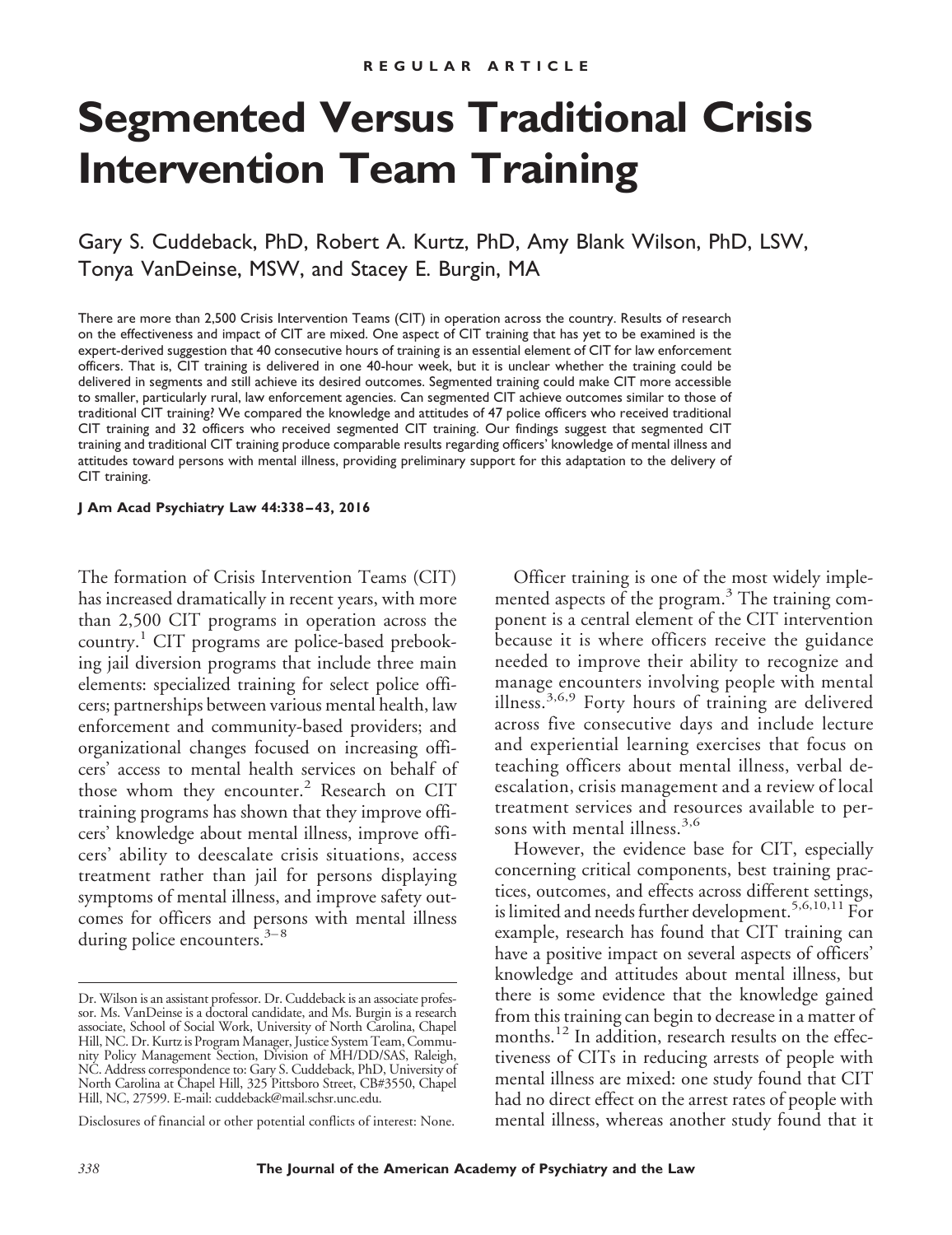reduced contact-only interactions with such individuals and increased referrals to services by officers who had a positive view of mental health services and who had a personal relationship with someone with a mental illness.12,13 These findings suggest that CIT can influence officer behavior, but that there is a need for further research on CIT programs.

One aspect of the CIT program that has yet to be examined is whether the delivery of training during a 40-hour 1-week period is essential.<sup>1,6,8</sup> There are practical reasons for determining whether a training period of 40 hours within 1 week is essential to the success of a CIT program. CIT was originally developed for use in large urban police departments.<sup>14</sup> Police chiefs and sheriffs in rural settings and smaller police departments may have difficulty in adequately staffing patrol shifts to provide for the public safety needs of their communities and counties when they send their officers to a week-long CIT training course. Those sentiments are supported by the results of a brief, local survey of 23 CIT coordinators in North Carolina, to which 17 (74%) responded.<sup>15</sup> Among those who responded, 82 percent  $(n = 14)$ reported that the week-long absence for CIT training presents a significant barrier to their smaller local law enforcement agencies' developing a CIT program and 71 percent ( $n = 12$ ) indicated that CIT training provided in segments over several months would enable their officers to participate in CIT.

If offering training in segments over several months is an acceptable modification of the CIT model, then this modification could be promoted to make CIT easier to implement, especially for smaller departments that would otherwise have difficulty staffing patrol shifts while other officers participate in CIT training. We report the results of a quasiexperimental study conducted to determine whether police officers who received CIT training in the traditional 40-hour format were better prepared than those who received it over a longer time (i.e., segmented training). We sought to answer the following question: compared with 40-hour CIT training, does segmented CIT training produce similar results with respect to officers' knowledge and attitudes about persons with mental illness?

The opportunity for addressing this question was made available when a CIT program serving a rural, five-county area in central North Carolina agreed to offer segmented CIT training, in which the 40 hours were delivered over a 3-month period. The first two days of training took place during one week, and, a month later, two more days of training were scheduled, with the final day of training occurring in the third month. Concurrently, a traditional CIT program continued to offer 40-hour, week-long training to law enforcement officers from sheriff's offices and police departments in the five-county area. Comparisons were made between the outcomes of the 40-hour training provided in 1 week and the outcomes of the same training delivered in segments spread over several months.

## **Methods**

## *Study Design*

We used a quasi-experimental study design and standardized measures of knowledge and attitudes about persons with mental illness to compare traditional and segmented CIT training. Police officers were recruited for traditional or segmented CIT training in a five-county area in central North Carolina. The same trainers, presentations, and order of training were used in both the traditional and segmented programs. At the beginning of the training, officers were informed about the study and that their participation was voluntary. Data were gathered during training offered from January 2009 through June 2012.

This study was reviewed and found exempt by the Institutional Review Board at the University of North Carolina at Chapel Hill.

## *Sample*

Assignment of officers to either the traditional or segmented CIT training was not random, but was made by each law enforcement agency according to the staffing needs of that agency. In total, 79 law enforcement officers participated in this study: 47 received the traditional CIT training and 32 received the segmented training. Three (4%) officers who were to undergo the training (traditional or segmented) refused to participate in the study. Officers in this study worked in five rural law enforcement agencies with police forces that ranged in size from 46 to 130 sworn officers. The percentage of officers who were CIT trained in each of these five departments ranged from 11 to 45 percent.

As shown in Table 1, among the 47 officers who received traditional training, 66 percent ( $n = 31$ )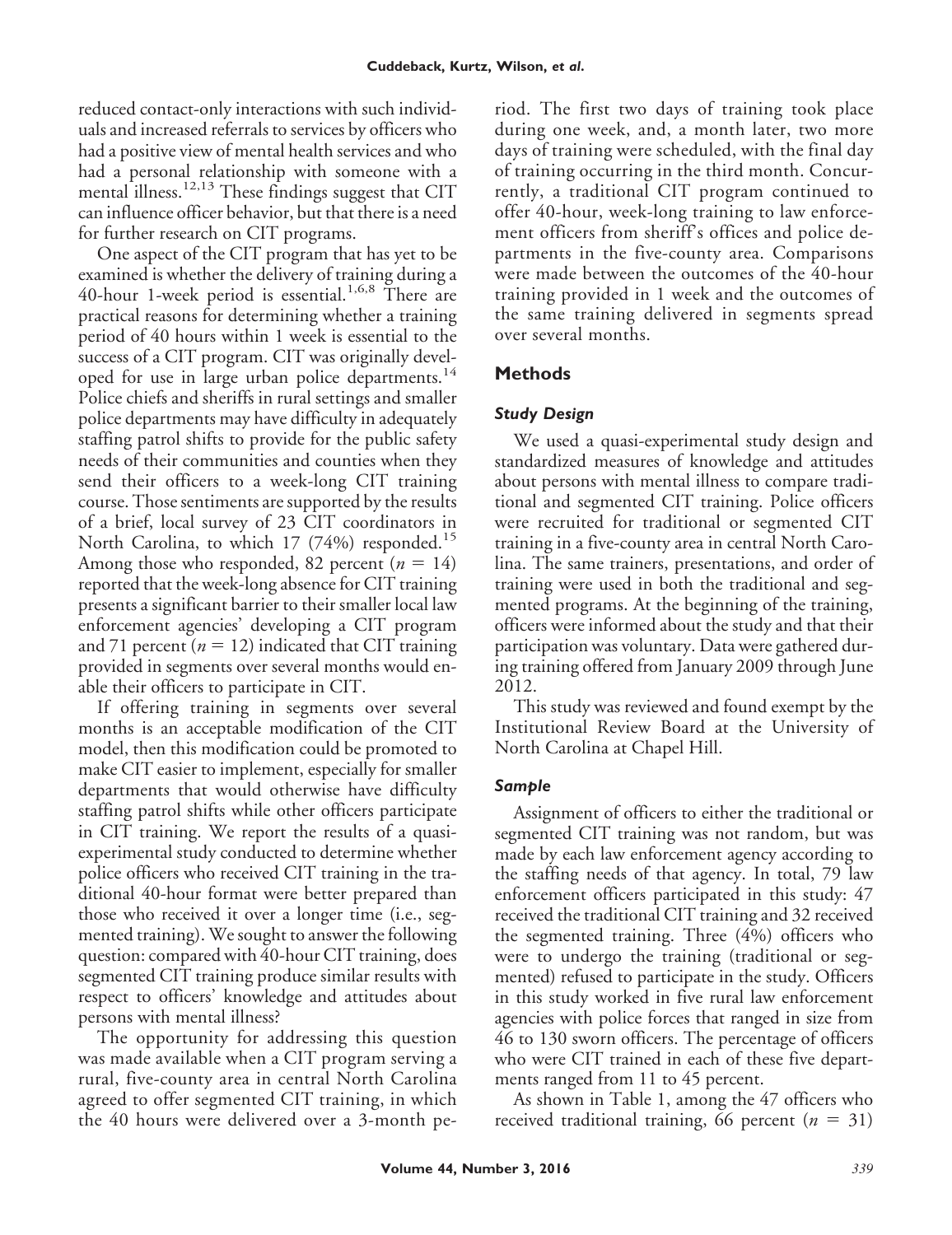#### **Segmented Versus Traditional Crisis Intervention Team Training**

| Table 1 |  | Participant Characteristics, Knowledge, Attitudes |  |  |
|---------|--|---------------------------------------------------|--|--|
|---------|--|---------------------------------------------------|--|--|

| Characteristic                                                 | Traditional ( $n = 47$ ) | Segmented ( $n = 32$ )        |
|----------------------------------------------------------------|--------------------------|-------------------------------|
| Male, $n$ (%)                                                  | 37 (78.72)               | 28 (87.50)                    |
| Race, $n$ (%)                                                  |                          |                               |
| White                                                          | 31 (65.96)               | 18(56.25)                     |
| African American/Other                                         | 16 (34.04)               | 14(43.75)                     |
| Age $(M \pm SD)$                                               | $37.45 \pm 10.54$        | $38.44 \pm 7.77$              |
| Marital status, $n$ (%)                                        |                          |                               |
| Married***                                                     | 36 (76.60)               | 15 (46.88)                    |
| Single                                                         | 11 (23.40)               | 17(53.13)                     |
| Education, $n$ (%)                                             |                          |                               |
| Less than high school                                          | 3(6.38)                  | 2(6.25)                       |
| High school                                                    | 8 (17.02)                | 11(34.38)                     |
| Some college                                                   | 20 (42.55)               | 12 (37.50)                    |
| College degree                                                 | 12(25.53)                | 5(15.63)                      |
| Graduate school                                                | 4(8.51)                  | 2(6.25)                       |
| Law enforcement experience and agency size, $n$ ( $M \pm SD$ ) |                          |                               |
| Police officers in agency*                                     | $95.32 \pm 104.00$       | $37.22 \pm 19.22$             |
| Years of experience                                            | $9.59 \pm 7.83$          | $11.09 \pm 6.20$              |
| Mental health encounters, $n (M \pm SD)$                       |                          |                               |
| Prior month                                                    | $4.93 \pm 8.66$          | $7.38 \pm 17.84$              |
| Prior 6 months                                                 | $25.77 \pm 45.14$        | $32.06 \pm 105.75$            |
| Family/friend with mental illness (Y/N)                        | 26 (55.32)               | 19 (59.38)                    |
| Scale scores ( $M \pm SD$ )                                    |                          |                               |
| Knowledge                                                      |                          |                               |
| Before training                                                | $10.96 \pm 1.73$         | $10.53 \pm 1.87$              |
| After training                                                 | $12.17 \pm 1.58^*$       | $11.94 \pm 1.78$ <sup>*</sup> |
| Dangerousness                                                  |                          |                               |
| Before training                                                | $34.30 \pm 7.34$         | $36.59 \pm 8.98$              |
| After training                                                 | $34.70 \pm 9.18$         | $36.23 \pm 6.68$              |
| Social distance                                                |                          |                               |
| Before training                                                | $16.64 \pm 4.01$         | $18.26 \pm 3.43$              |
| After training                                                 | $18.87 \pm 3.96*$        | $19.52 \pm 4.52$              |
| <b>MHASP</b>                                                   |                          |                               |
| Before training                                                | $112.77 \pm 15.47$       | $118.74 \pm 13.10$            |
| Before training                                                | $111.27 \pm 20.35$       | $117.00 \pm 13.89$            |
| CIT experiences                                                |                          |                               |
| Volunteered for CIT training (Y/N)**                           | 30 (63.83)               | 10(31.25)                     |
| CIT training satisfaction ( $M \pm SD$ )                       | $28.20 \pm 7.06$         | $28.43 \pm 6.23$              |

Data were missing for race for one observation. Data were missing for one respondent for family/friend with mental illness.  $*p < .05; **p <$ .01; \*\*\**p* < .001.

were white and 79 percent  $(n = 37)$  were male with an average age of  $37.0 \pm 10.5$  (SD) years. Officers had an average of  $9.6 \pm 7.8$  years of law enforcement experience and reported an average of  $4.9 \pm 8.7$  encounters with persons with mental illness in the month before training and also reported an average of 25.8  $\pm$  45.1 such encounters over the past six months. In addition, 57 percent ( $n = 26$ ) reported having a friend or family member with mental illness and 64 percent ( $n = 30$ ) had volunteered for CIT training.

Among the 32 officers who participated in the segmented CIT training, 56 percent ( $n = 18$ ) were white and 88 percent  $(n = 28)$  were male with an average age of 38.0  $\pm$  7.7 years. The officers reported an average of 11.1  $\pm$  6.2 years of law enforcement experience, reported an average of  $7.3 \pm 17.8$  encounters with persons with mental illness in the month before their CIT training and reported approximately 32.1  $\pm$  105.7 such encounters over the six months before their training. Also, 59 percent  $(n = 19)$  reported having a friend or family member with mental illness, and 31 percent  $(n = 10)$  had volunteered for CIT training.

#### *Measures*

Officers completed the following pre- and posttraining measures of their knowledge about mental illness and attitudes toward persons with mental illness, including the perceived dangerousness of and desire to maintain social distance from persons with mental illness.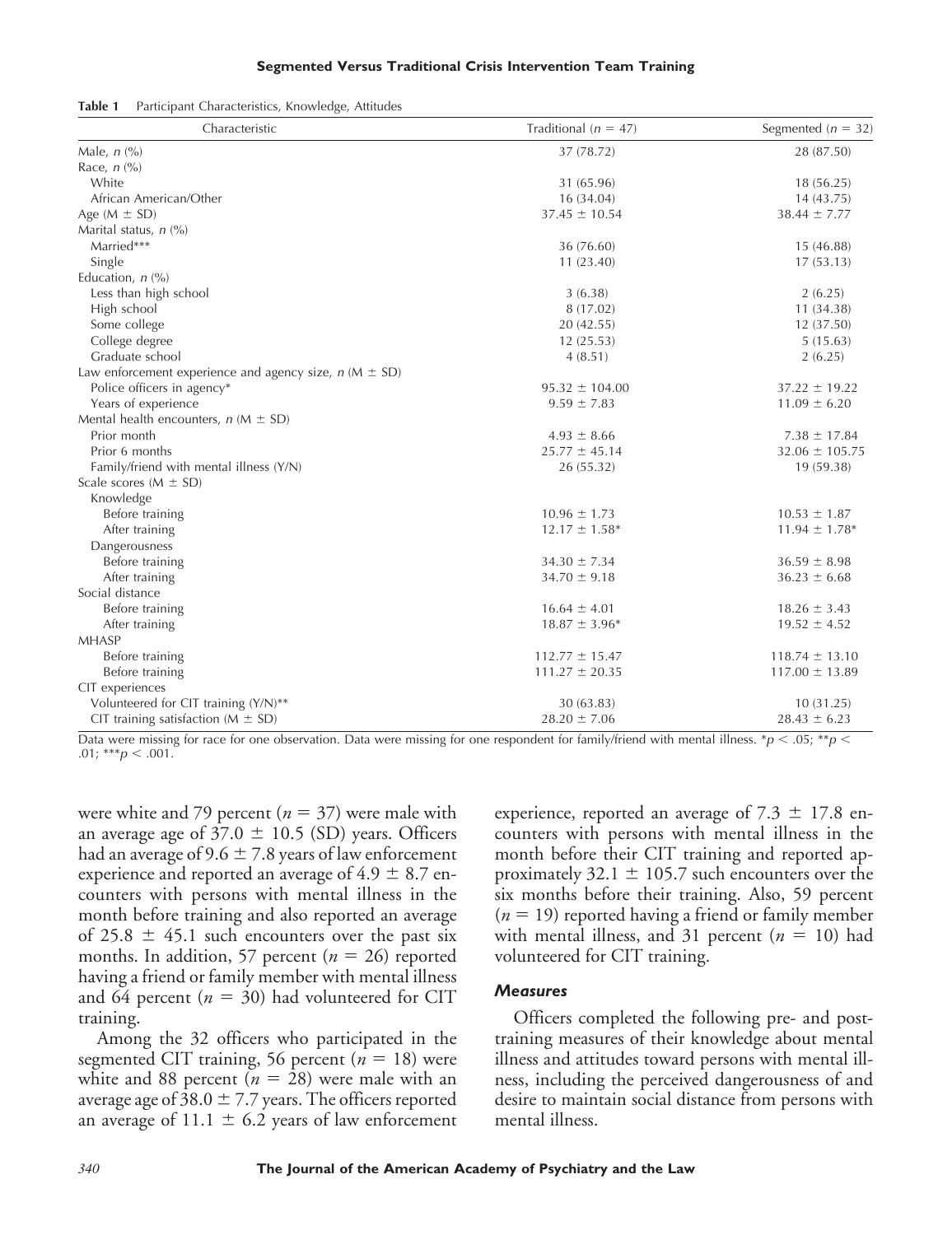#### *Knowledge of Mental Illness*

The officers completed a 15-item measure developed by Compton and colleagues,<sup>8</sup> which contained questions about symptoms of mental illness, treatment of mental illness, and etiology. Scores ranged from 0 to 15, with higher scores indicating greater knowledge.

#### *Perceived Dangerousness*

The participants completed an 8-item scale to assess perceptions about the dangerousness of persons with mental illness.<sup>8</sup> Scores ranged from 8 to 56, with higher scores indicating decreased perceptions of dangerousness.

## *Social Distance*

The Social Distance Scale, a 7-item scale adapted for use by police officers was completed by the participants.<sup>8</sup> Scores ranged from 7 to 28, with higher scores indicating increased comfort with persons with mental illness.

#### *Attitudes of Law Enforcement Toward Persons With Mental Illness*

The officers completed the Mental Health Attitude Survey for Police (MHASP), a 33-item scale specifically developed to measure attitudes of law enforcement officers toward persons with mental illness.<sup>8</sup> Higher scores indicate more positive attitudes toward persons with mental illness.

### *Satisfaction with CIT Training*

A 7-item, researcher-created measure was administered to assess officers' satisfaction with their CIT training. Scores ranged from 8 to 32, with higher scores indicating greater satisfaction with CIT training.

## *Data Analysis*

We used descriptive analyses to present frequencies and means of independent and dependent variables and dependent-groups *t* tests to examine within-group changes over time on measures of officers' knowledge and attitudes. We then used independent groups *t* tests to examine differences between groups (segmented versus traditional) in officers' knowledge and attitudes. We conducted two-tailed tests with  $\alpha = .05$ . All analyses were conducted using SAS 9.2 (SAS, Cary, NC).

### **Results**

With three exceptions, there were no significant differences between groups on demographic or law enforcement variables. Compared with officers who received segmented training, officers who received traditional training came from larger agencies (95 officers versus 37 officers, respectively, for traditional and segmented groups,  $(t(50.88) = 3.73; p < .001)$ ), were more likely to be married (77 versus 47%, respectively, for the traditional and segmented groups;  $\chi^2(1) = 7.35; p < .01$ ), and were more likely to have volunteered for CIT (64 versus 31%, respectively, for the traditional and segmented groups;  $\chi^2(1) = 8.08$ ;  $p < .01$ ).

As shown in Table 1, there were no statistically significant differences between the traditional and segmented CIT training groups in the pre- or posttraining measures of knowledge, dangerousness, social distance, or attitudes, and no statistically significant differences with respect to satisfaction with CIT training.

Among those 47 officers who received traditional CIT training, scores on the measure of knowledge of mental illness improved significantly in posttest surveys from a mean of  $10.96 \pm 1.73$  before training to 12.17  $\pm$  1.58) after training (*t* (46) = -3.91; *p* < .001). In addition, scores on the measure of social distance improved significantly, indicating increased comfort with persons with mental illness, from a mean of 16.64  $\pm$  4.01 before training to 18.87  $\pm$ 3.96 after training  $(t (46) = -3.15, p < .01)$ . However, within this group, no statistically significant differences were found between the pre- and posttest scores for measures of perceived dangerousness and attitudes toward persons with mental illness.

Among those 32 officers who received segmented CIT training, scores on the measure of knowledge of mental illness improved from a mean of 10.53  $\pm$ 1.87 before training to  $11.94 \pm 1.78$  after training, and this was a statistically significant difference  $(t(31)= -4.19, p < .001)$ . However, within this group, no statistically significant differences were found between the pre- and post-training scores for measures of social distance, perceived dangerousness, and attitudes toward persons with mental illness.

## **Discussion**

We found that segmented CIT training produced comparable results in officers' knowledge and atti-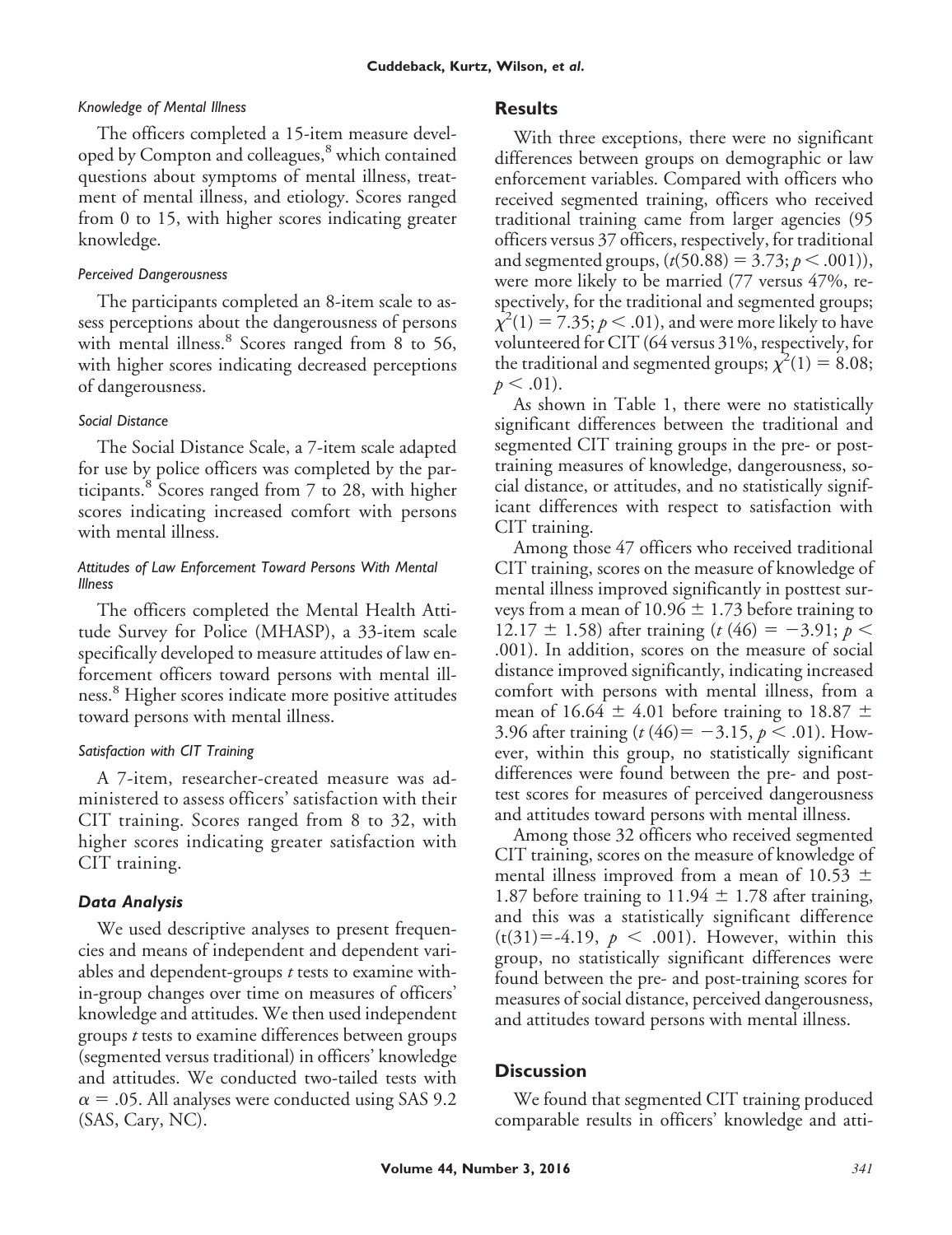tudes when compared with traditional CIT training. This finding challenges the assumption that CIT training must be delivered within one 40-hour week. It also has important implications for smaller law enforcement departments where traditional weeklong CIT training may not be feasible or practical from a staffing perspective. Delivering CIT training in segments over several months rather than within one week may be a practical adaptation that enables smaller law enforcement agencies to develop a CIT.

Law enforcement officers routinely encounter persons with mental illness and should know how to handle those encounters effectively to reduce unnecessary incarcerations, physical confrontations, and use of force. CIT training attempts to provide officers with the skills to de-escalate the behavior of individuals in crisis, and instructs them on when it is appropriate to seek treatment for these individuals, rather than take them to jail. CIT training programs should be conceptualized as just one part of a larger system of jail diversion and treatment interventions. Indeed, for CIT programs to be effective, law enforcement officers also must have knowledge of crisis and outpatient services and have access to acute care drop-off facilities.

In a policy environment where CIT is becoming so pervasive that whole states are implementing training programs,  $^{16,17}$  it is important to study how the training should be adapted to support program implementation in police departments of various sizes and resources. Urban police departments have dominated the research on  $\dot{\text{CIT}}$ ;<sup>12</sup> however, attempts at widespread implementation of this intervention must consider the needs of smaller police departments as well, because more than 85 percent of police departments in the United States employ fewer than 50 sworn police officers.<sup>18</sup>

The study was focused on whether different training modalities could accomplish similar outcomes in officer knowledge and attitudes. As far as we know, there are no studies that address the optimal level of knowledge or scores on the measures of attitudes and perceptions that are associated with better outcomes among CITtrained officers. The results presented here show that there were statistically significant improvements in officers' knowledge about mental illness and perceptions of social distances within each training format, but not in their perceptions of dangerousness. It is difficult to say whether the amount of change in officers' knowledge, attitudes, and perceptions in this study, independent of the type of training they received, is of concern, and further research is warranted.

It is also important to note that only about half of the officers who participated in the CIT training programs in this study were volunteers and that the number of volunteers was lowest in the segmented training program.We examined the relationship between volunteer status and officers' attitudes and knowledge and found that volunteers did not differ from nonvolunteers on these measures. Nevertheless, this is an important concern for further research, especially in light of efforts among many local criminal justice authorities, and entire states for that matter, to mandate CIT training for all law enforcement officers.

Another finding that requires further exploration is the high percentage of officers in this study (57%) who reported having friends or family members with mental illness. We examined this relationship in our data and found that officers with friends or family members with mental illness did not differ in their attitudes or perceptions of persons with mental illness when compared with officers who did not report having friends or family members with mental illness. At least one study has found that having a personal relationship with a person with mental illness can have a positive effect on outcomes among CIT officers.<sup>13</sup> Further investigation is needed to understand how this relationship affects CIT training and officers' outcomes.

Because of the small sample size and the limitations in our study design, the results presented here should be viewed as offering preliminary support for the idea that police departments have more flexibility in the timing of the delivery of CIT training than previously thought. Nevertheless, this study takes advantage of a natural quasi-experiment, uses standardized measures, and contributes to the literature, in that it addresses a question that was previously unaddressed in the growing body of research on CIT. Further studies using more rigorous experimental designs and across more diverse samples are needed to confirm these results.

# **Conclusion**

CIT training is a widely disseminated criminal justice intervention shown to improve police attitudes and knowledge of mental illness and officers' confidence during encounters with persons with mental illness. The preliminary evidence presented here that traditional CIT training can be adapted to meet the needs of